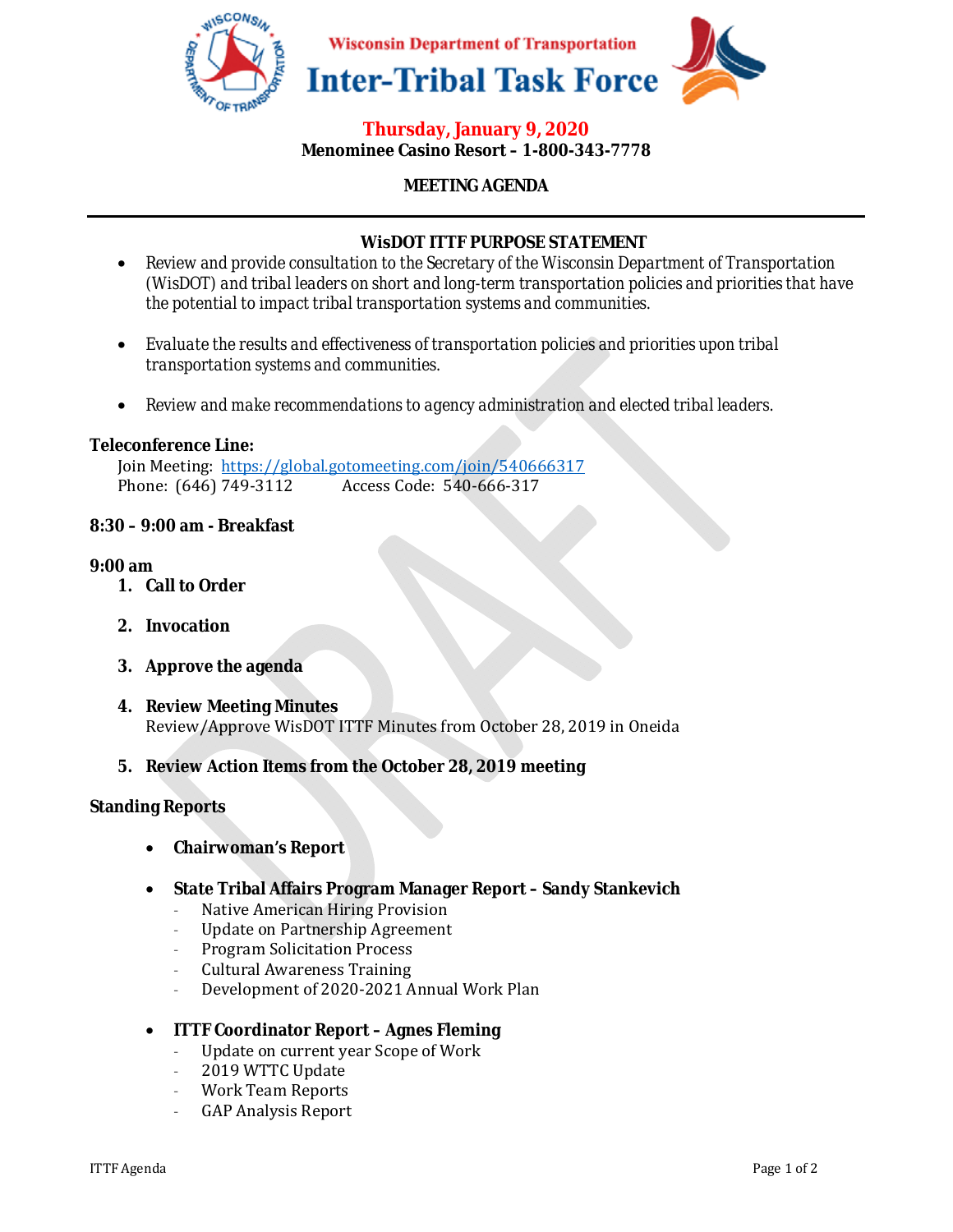

# **WisDOT ITTF PURPOSE STATEMENT**

- *Review and provide consultation to the Secretary of the Wisconsin Department of Transportation (WisDOT) and Tribal leaders on short and long-term transportation policies and priorities that have the potential to impact Tribal transportation systems and communities.*
- *Evaluate the results and effectiveness of transportation policies and priorities upon Tribal transportation systems and communities.*
- *Review and make recommendations to agency administration and elected Tribal leaders.*

**Members in Attendance:** Jeff Benton, Brett Blackdeer (Ho-Chunk), Crystal Chapman-Chevalier (Menominee), Amy Coughlin (WisDOT), Emerson Coy (Lac du Flambeau), Stacie Cutbank (Oneida), Marvin DeFoe (Red Cliff), Nicole Flamang (WisDOT), Nathan Gordon (Red Cliff), Matt Halada (WisDOT), David Jordan (Oneida), Marie Kuykendall (Lac Courte Oreilles), Todd Mulvey (Forest County Potawatomi), Greg Newhouse (Federal Highways), Dave O'Donahue (BIA), Brent Pickard (WisDOT), Dana Shinners (WisDOT), Sandy Stankevich (WisDOT), Delores Staples (St. Croix), Ward Staples (St. Croix) and Renita Warrington (Menominee).

Members on Teleconference: Eric Sine (Ho-Chunk), Bill Quackenbush (Ho-Chunk).

Others in Attendance: Ian Chidister (FHWA), Stacie Cutbank (THPO-Oneida), Marvin DeFoe (THPO-Red Cliff), Agnes Fleming (ITTF Coordinator), Cyless Peterson (TLAC Coordinator), Kim Swisher (ITTF Assistant).

**Call to Order:** The meeting was called to order at 1:03 pm by Delores Staples. The group introduced themselves. Eight Tribes were represented.

David Jordan made a motion to approve the agenda and minutes, noting that last names should be listed throughout the minutes. Marie Kuykendall seconded the motion. The motion passed unanimously.

The Chair had no report.

Agnes Fleming reviewed the Annual Report. Corrections were suggested to Delegate names, and Agnes noted the budget has remained the same for all four years of the IGA. It was suggested to add a statement that the IGA is currently held by the Lac Courte Oreilles Tribe.

Agnes reviewed the Work Teams and shared the Public Service Announcements (PSAs) are being reviewed by WisDOT. Nathan Gordan asked if the PSAs are done every year, and Agnes said the Work Teams determine what is done in the work plans.

The completed Statewide Safety Plan will be added to the ITTF website. Emerson Coy noted that he is using the Plan for his work plan, and Sandy Stankevich noted that the safety and traffic engineers are reviewing for potential Highway Safety Improvement Program (HSIP) grants.

Delores Staples asked about sharing the Safety Plan with her new Council Members. Delores shared they meet the first Monday of each month, and Agnes will coordinate with Delores.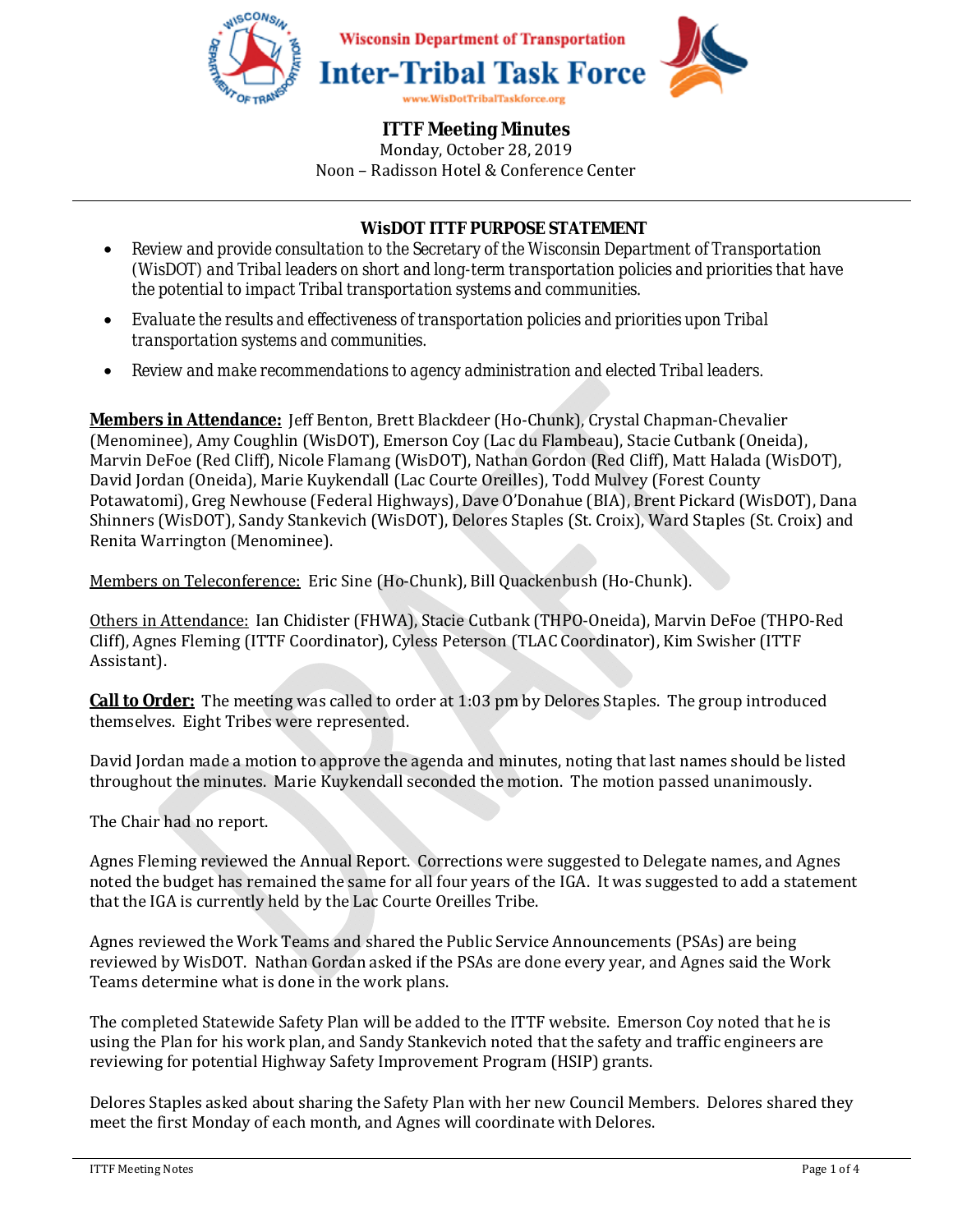

Agnes shared that the Business and Labor Work Team completed the Tribal Certification webinars and are working on coordinating an economic development summit. She reported that the Shares Resources Work Team coordinates the Wisconsin Tribal Transportation Conference (WTTC).

Agnes noted that dates for the 2020 WTTC has been set (October 27-28, 2020), but a location has yet to be selected. Agnes and Ryan Greendeer visited the Menominee Casino earlier this year, and they were concerned about the number of sleeping rooms. Crystal Chapman-Chevalier thinks there are now 126 rooms. Agnes will follow up on this and contact the Menominee Casino.

The Partnership Agreement was signed on September 30, 2019.

Stacie Cutbank, the Tribal Historic Preservation Officer with the Oneida Nation, provided an overview of the THPO report included in the Annual Report. It was suggested to add email addresses to the THPO group listing.

Dave O'Donahue noted that the BIA approval process for roads is now quicker. Sandy Stankevich shared that WisDOT is doing outreach with other states to get building blocks setup for information technology. Marvin DeFoe said monitoring is important, and that it is a THPO's job to protect sites. He has received 3,000 letters and it's hard to protect and preserve if we don't know something is there. Tom Mulvey suggested WisDOT work with the Tribes' people so they know what to look for. Sandy asked if this should be done in a listening session or with Tribal monitoring, as funds are limited, and suggested emailing the THPO's to decide. Sandy said she thinks monitoring is important and asked if there was a different source of funding available. Brent Pickard noted there are certain dollars budgeted with Lynn Cloud's group. Sandy asked what could be done to make construction projects more efficient and have less impact on the Tribes. She also shared that Matt Halada has been updating maps so WisDOT can now see Trust lands as an overlay, and can view projects on or near reservations.

Cyless Peterson, TLAC Coordinator with the Sokaogon Chippewa Community, provided an overview of the TLAC report included in the Annual Report.

David Jordan made a motion to approve the Annual Report with the changes noted. Crystal Chapman-Chevalier seconded the motion. The motion passed unanimously.

Sandy Stankevich commented on the Statewide Safety Plan, noting that there are the same issues with every Tribe. She said WisDOT engineers are grouping "like" projects and reviewing small HSIP grant opportunities. She said the central office is reviewing it, and a larger report and plans should be coming within a couple of months. She noted the top five things to address include:

- Worn or missing signs
- Insufficient shoulder widths
- Inadequate curve signing and delineation
- Lack of bike pedestrian facilities, or improved safety for those that exist
- Need for safety education and awareness
- Improve intersection safety
- Improve local roads access, connectivity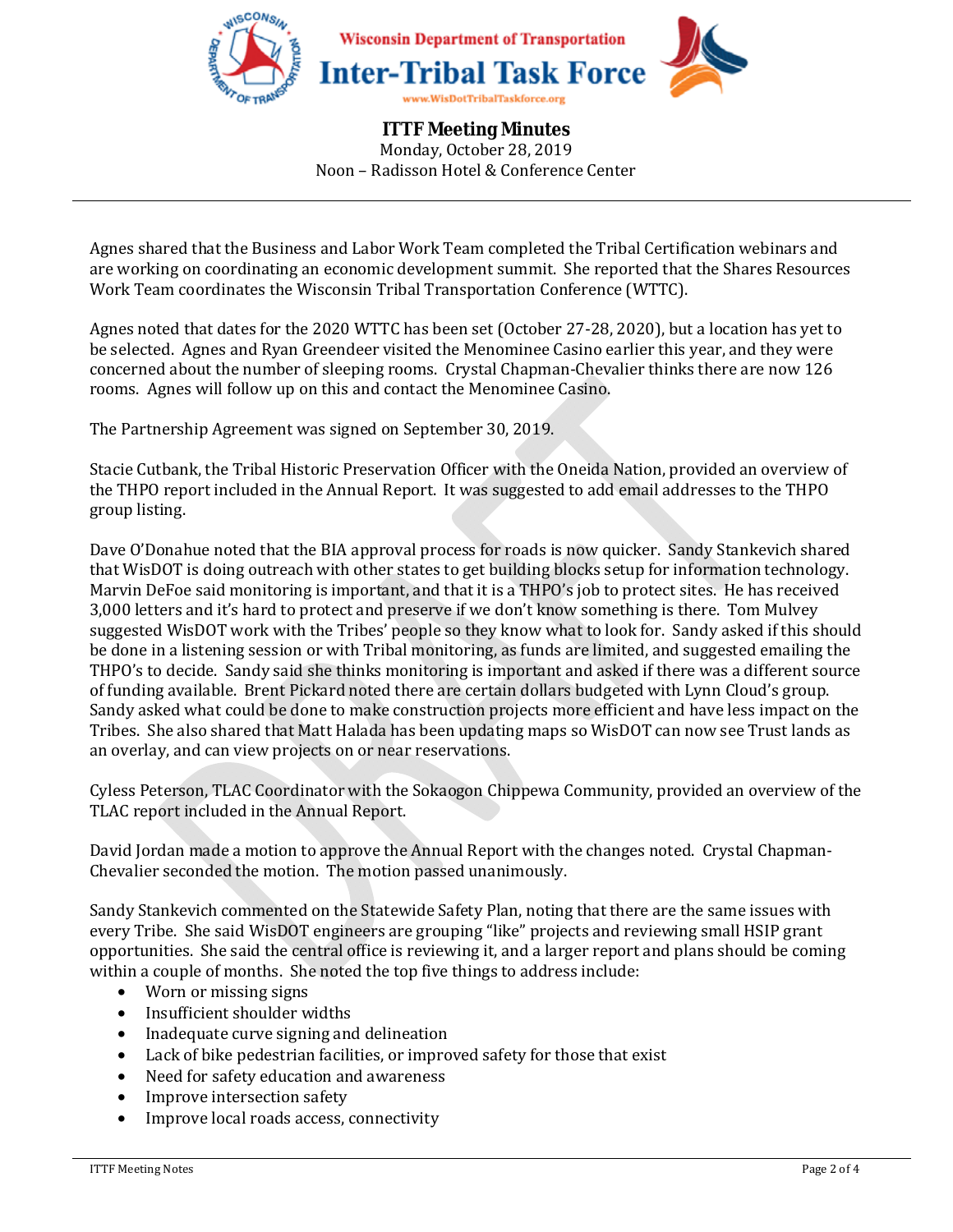

David Jordan made a motion to approve the Statewide Safety Plan for information. Emerson Coy seconded the motion. The motion passed unanimously.

Agnes Fleming discussed the Gap Analysis report, which was tabled at the July meeting. Crystal Chapman-Chevalier liked the suggestion for more presenters and a training component for the ITTF meetings, and noted a mechanism is needed for which trainings will be held. Agnes shared that it is determined by the group at each meeting, and Crystal suggested this be a standing agenda item.

Agnes also noted that the report referenced the Work Teams and the need for a better structure for informing the group and engaging members in discussions. Agnes asked if the meetings should be in person. Crystal asked what should be done with the recommendations that have been made. Neither question was answered at the meeting.

Crystal Chapman-Chevalier made a motion to accept the Gap Analysis Report as presented, and for the ITTF Coordinator to develop an action plan as it relates to the recommendations made in the report. Nathan Gordan seconded the motion. The motion passed unanimously.

Sandy Stankevich asked what the impact of the new Partnership Agreement means to the group, and that the Policies group wants to move forward with the emphasis areas as they relate to the ITTF.

Brent Pickard discussed the ITTF IGA, noting it is a two-year contract. He shared that he and Sandy have met with all Tribal Leadership. The question of the IGA process was asked, and the new administration has asked for a written process. At the end of the two-year contract, the IGA will be solicited, and all Tribes are eligible to apply if interested. The current IGA comes up next year, and Brent and Sandy shared they are developing a process for solicitation.

Marvin DeFoe asked what the fiscal year was, and Brent noted it is July to June, and the state wants the contracts to match the fiscal year. All IGAs will be extended to June 30, 2020, and ITTF is the only one coming due next year. Brent said nothing is going away, and that the contracts will be moving to the state fiscal year. WisDOT will include ITTF representatives in the IGA selection process.

Brent also shared that the contract will be solicited so that all Tribes can see the process, see how decisions are made, and see the expectations. He also shared that Tribal Leadership wants to see tangible outcomes, and that everything we do should lead to something and result in something that is tangible in everyone's community. He asked if the group could be more focused, and determine what outcomes are wanted. Brent said that he and Sandy will get a process laid out by the December 4th Consultation in Black River Falls.

Brent Pickard also provided an update on the Tribal Affairs Program, and noted that when Kelly left, they didn't get many people interested in the position with what they were asking and what they were paying. They changed the structure, and the position is a management position now. Sandy Stankevich was hired, and the other position, previously held by Danielle Yancey, is not a project manager position. There are five regional liaisons, and Sandy's position will be filled.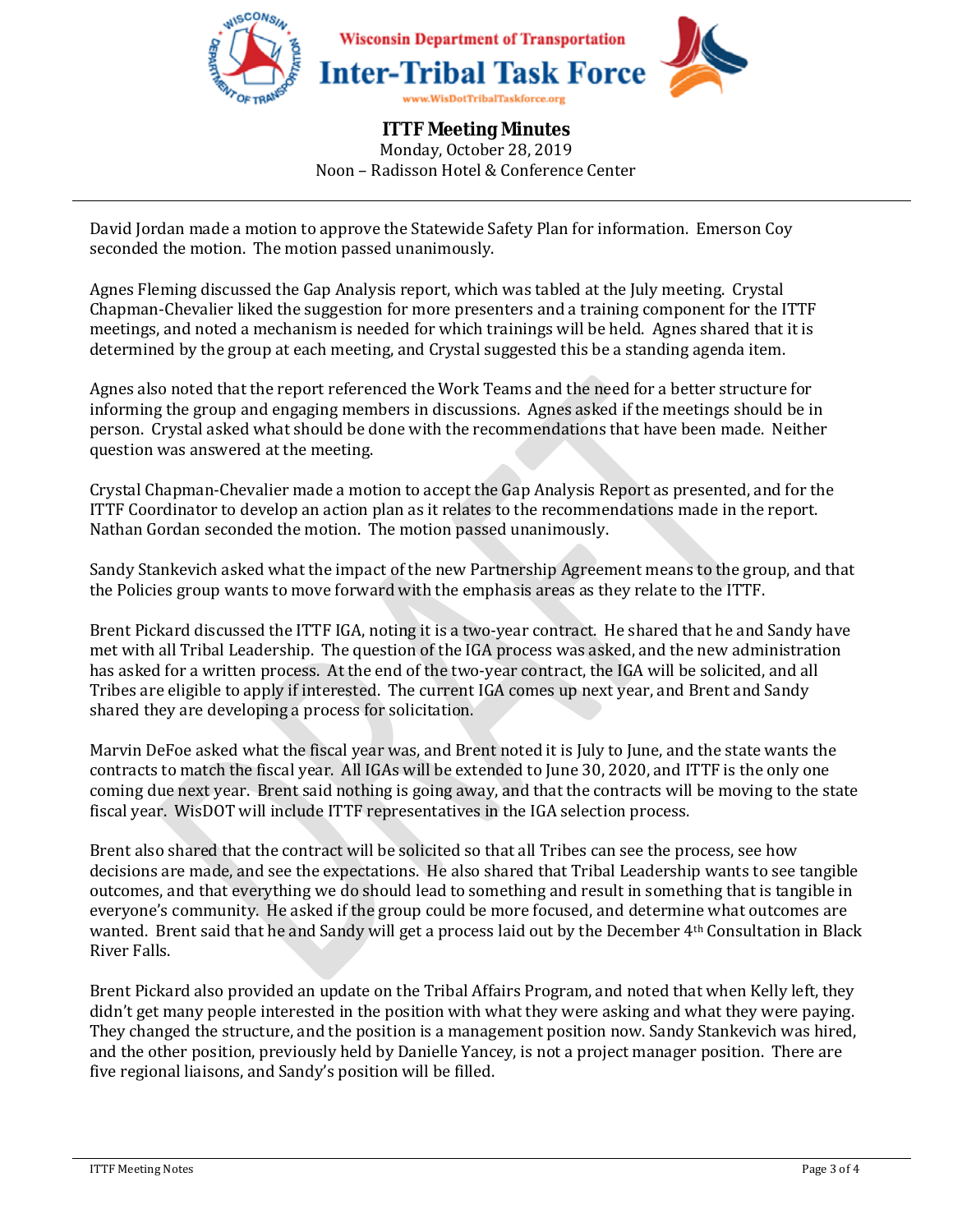

Brent noted the larger focus will be to work smarter, how to deliver better programming and more results. There is a hierarchical structure, and Tribal Leadership wanted this position closer to the Secretary. Sandy reports to the DTSD Administrator and Secretary of Transportation, and shared that there are weekly meetings with administration and quarterly meetings with the Secretary, Deputy Secretary and Assistant Secretary.

Brent explained the structure, and David Jordan requested an organization chart. Marvin DeFoe asked when there will be time to have concerns addressed. Brent shared that there are consultations once a year, and there are expectations for Sandy to meet with Tribal Leadership two to three times a year. Regional Liaisons will meet every couple of months. Brent noted that project-related issues should be addressed at the staff level first and elevated through Tribal and departmental management as necessary.

Crystal Chapman-Chevalier asked that ITTF representatives are copied or informed when WisDOT reaches out to the Tribal Leadership so that they can provide additional information to their Tribal Leaders.

Brent Pickard noted that all of the liaisons are on the job less than a year, and he asked that ITTF Members take them under their wing. He said everyone is expending resources, and he wants everyone to see value, purpose and tangible outcomes.

Sandy Stankevich said they are looking at embedding the ITTF programs into existing programs. TrANS, for example, could be housed with existing programs such as the NSTI in the OBEOC section of WisDOT as that is where the expertise lies for those programs. She noted that WisDOT experts could supply the knowledge and guide the programs, while the Tribal Affairs group makes sure these programs are brought to the Tribes.

Brett Blackdeer made a motion to adjourn, and Marie Kuykendall seconded the motion. The motion passed unanimously, and the meeting adjourned at 3:21 pm.

Respectfully submitted, Kim Swisher January 24, 2020

## **ACTION ITEMS:**

- Agnes will follow up with the Menominee Casino for the 2020 WTTC (October 27-28, 2020).
- Agnes, Kim and Stacie are updating the THPO list.
- Agnes will give an updated report/response to the GAP analysis